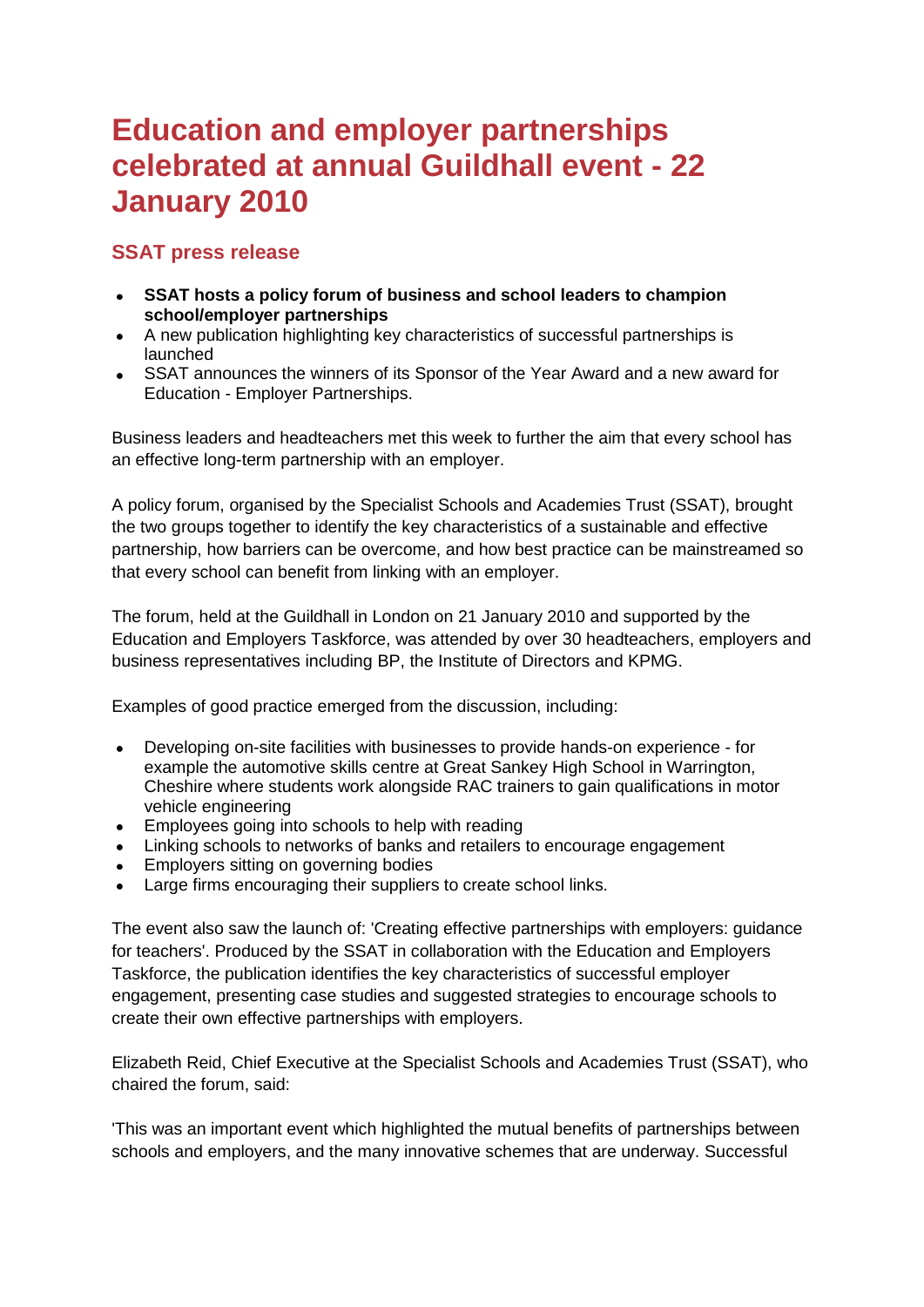partnerships bring learning to life for young people, raise standards and create opportunities for professional development for both teachers and the employees of partner organisations.

'The challenge now is to ensure effective partnerships become a reality for all schools, and we're committed to working with employers and school leaders to help achieve this aim.'

Bob Wigley, Co-Chair of the Education and Employers Taskforce said:

'Partnerships between employers and schools can make a real difference to young people. The aim of Education and Employers Taskforce is that every school and college has an effective partnership with employers which provide young people with the inspiration, motivation, knowledge and opportunities they need to help them achieve their potential. Whilst the majority of schools now have good individual relationships with some employers and undertake activities such as work experience, we know most schools want employers to be more heavily involved in supporting work across all age groups and the curriculum areas.

## **Award winners**

Following the policy forum, the Specialist Schools and Academies Trust announced the winners of its Sponsor of the Year Award and the new Education-Employer Partnership Award at its annual Guildhall reception.

Over 500 headteachers and employers attended the reception, at which the Rt Hon Ed Balls MP, Secretary of State for Children, Schools and Families presented Sir John Cass's Foundation with the Sponsor of the Year Award and Manchester Academy and Pinsent Masons LLP with the Education-Employer Partnership Award.

#### **Sponsor of the Year Award**

Kevin Everett, Chairman, Sir John Cass's Foundation, who received the award said:

'I am delighted to accept this honour on behalf of the Foundation. It is gratifying to learn that the support given over the last 10 years has resulted in such large improvements, both in terms of examination results and partnerships between schools, businesses and charitable foundations.'

Sir John Cass's Foundation is a leading educational charity which promotes participation and achievement in education. The Foundation has been supporting schools in London with the SSAT since 1998, contributing circa £3m towards 34 specialist schools, three academies and a parent promoted school. Since receiving support towards specialist status, the schools have increased the number of students achieving five or more GCSEs at grades A\*-C. In one school this increase has exceeded 30%.

#### **Education-Employer Partnership award**

The SSAT's Education-Employer Partnership award has been newly created this year to celebrate partnerships between businesses and schools across the country.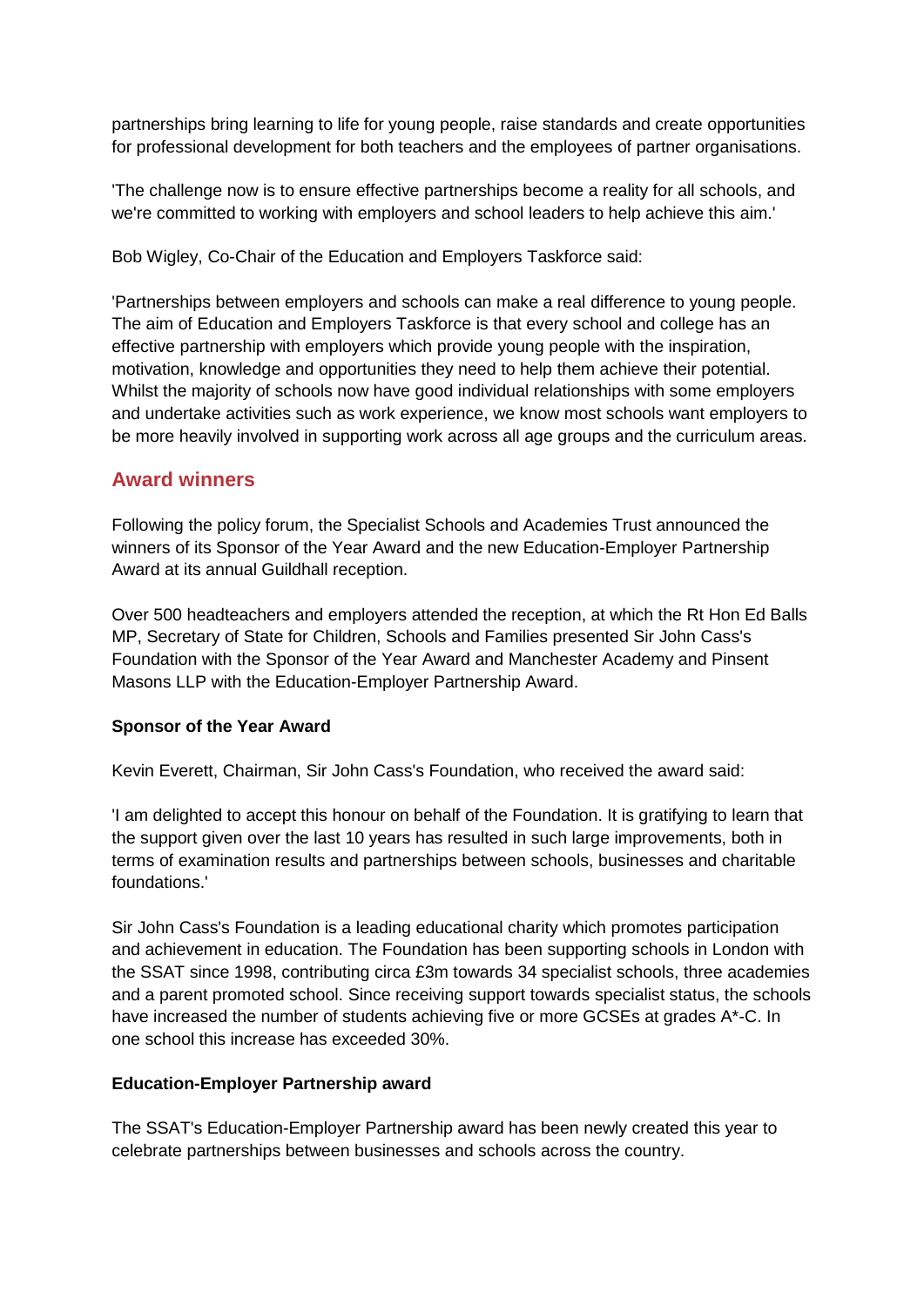Kathy August, Deputy Chief Executive (ULT), Manchester Academy, who received the award said:

'Our ethos at Manchester Academy and across the United Learning Trust is to bring out the best in everyone and develop in our students a lifelong love of learning. This not only creates the environment for a successful school, it also provides the first steps to making our students strong, positive, employees of tomorrow.

'Employers such as Pinsent Masons who encourage their colleagues to become involved in academies such as ours are critical to establishing the reality of the adult working world to our students. We know this is a partnership that pays dividends; for our students, our staff and also for those from Pinsent Masons and elsewhere who give up their time to work with us.'

Manchester Academy, a specialist business and enterprise college in the inner city area of Moss Side, Manchester, serves 850 students aged 11-19. Students from different year groups are mentored by staff from the Global 100 law firm Pinsent Masons, in order to improve their literacy, numeracy and enterprise and employability skills to raise aspirations.

Their exemplary partnership has mutually benefited Manchester Academy and Pinsent Masons. Students at the academy have shown a more positive attitude towards learning and their grades, particularly in literacy and maths, have improved. Their employability skills have also been developed, better preparing them for their working lives.

Employees at Pinsent Masons have also benefitted from this partnership. The programme forms part of the company's corporate responsibility, the purpose of which is 'inspiring young lives'. Staff have found the programme rewarding, seeing first-hand the importance of helping to build students' confidence and enthusiasm as well as assisting with the development of core academic skills. It has also helped staff to break down barriers within the company, resulting in increased motivation and retention.

Jonathan Fortnam, Corporate Responsibility Partner, Pinsent Masons, said:

'We are delighted to receive this award. It reflects the creativity and commitment of both Pinsent Masons and the Manchester Academy working together to inspire the students at the Academy to achieve their potential.'

Students from Brentwood Ursuline Convent School provided the trumpet fanfare and students from Birchwood High School the evening's musical entertainment.

## **Notes to editors**

#### **The Education and Employers Taskforce**

The Taskforce is an independent charity which aims to ensure that all young people can benefit from effective partnerships between education and employers.

The Taskforce vision is to ensure that every school and college has an effective partnership with employers to provide its young people with the inspiration, motivation, knowledge, skills